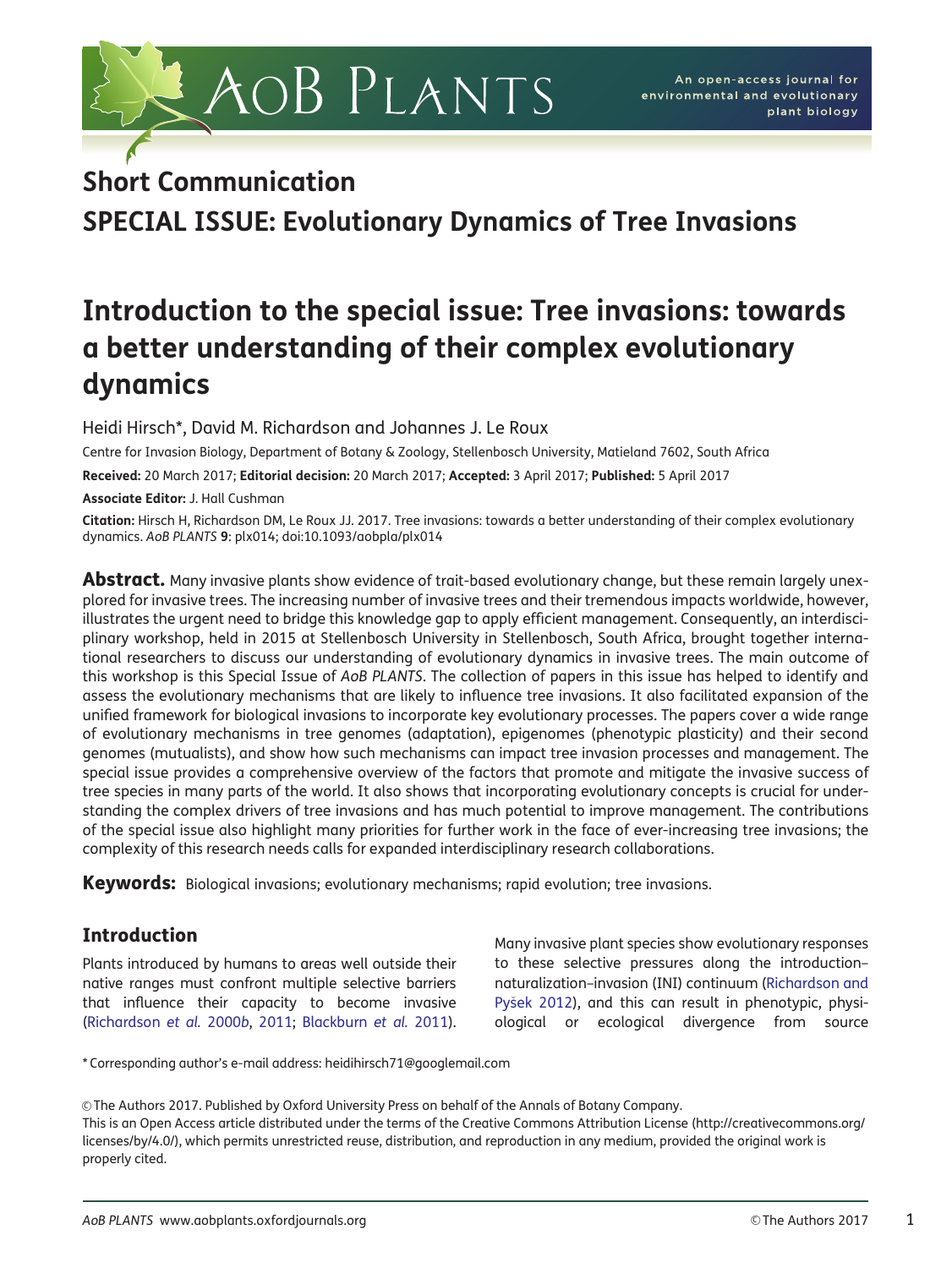populations in the native range [\(Prentis](#page-7-0) et al. 2008; [Whitney and Gabler 2008;](#page-7-0) [Turner](#page-7-0) et al. 2014). The invasion success of a species can further be influenced by events in its pre-introduction evolutionary history which have shaped its plasticity, adaptability, or which may have led to pre-adaptations [\(Lee 2010\)](#page-6-0). For example, Guo et al. [\(2014\)](#page-6-0) illustrated that a combination of preand post-introduction evolution has contributed to the invasion success of Phragmites australis in North America (Guo [et al.](#page-6-0) 2014). Specifically, Guo et al. [\(2014\)](#page-6-0) found that pre-adapted ecophysiological traits mediated the invasion of introduced P. australis and that postintroduction evolution in photosynthesis- and growthrelated traits further benefitted its invasiveness. Most of our knowledge about the role and dynamics of evolutionary processes during plant invasions, however, comes from studies on relatively short-lived species like herbaceous annuals, while information on processes affecting trees is much scarcer. This is attributed to the long lifespans and generation times of trees which makes inferences about evolutionary dynamics over multiple generations difficult (Zenni [et al.](#page-7-0) 2017). However, the rapidly increasing number of invasive tree species and the escalation in the overall extent and types of their impacts worldwide highlights their importance as damaging invaders (Richardson and Rejmánek 2011; [Rejm](#page-7-0)á[nek and Richardson 2013](#page-7-0)). There is increasing evidence that invasive tree populations can exhibit morphological or physiological traits, or ecological interactions (e.g. symbiotic relationships), that differ substantially from those in the native range [\(Gundale](#page-6-0) et al. 2014; [Heberling](#page-6-0) et al. 2016). A long history of forestry studies (e.g. provenance trials) has helped us to gain an initial understanding of the potential evolutionary mechanisms (e.g. standing genetic variation, hybridization, adaptation) which can contribute to these changes (e.g. [Yazdani](#page-7-0) et al. [1985;](#page-7-0) [Stettler and Bradshaw 1994;](#page-7-0) [Hamrick 2004](#page-6-0); [Zenni](#page-7-0) et al. 2017). However, forestry studies focus mainly on tree improvement and not on the role of evolutionary mechanisms that occur during progression along the INI continuum when trees escape cultivation and potentially become invasive. Consequently, it is crucial to expand our knowledge of evolution in invasive trees, not only to enhance our understanding of invasion ecology, but also to guide management practices. Evolutionary studies on tree invasions are also interesting to ecologists and evolutionary biologists because they are unique natural experiments that afford outstanding opportunities for understanding evolution during invasions as well as during general colonization processes (e.g. see [Richardson](#page-7-0) et al. [2004;](#page-7-0) [Gundale](#page-6-0) et al. 2014; Bock [et al.](#page-6-0) 2015; [Zenni](#page-7-0) et al. [2016\)](#page-7-0). Invasive trees have several key characteristics that distinguish them from other invasive plants and

which can have implications for their evolutionary dynamics:

- Their unique architecture, long life cycles and high reproductive output can have a strong influence on the mode and rate of evolutionary processes ([Petit](#page-7-0) [and Hampe 2006\)](#page-7-0).
- Introduction history. Most invasive tree species were intentionally introduced for forestry, food production and agroforestry purposes (Richardson and Rejmánek [2011\)](#page-7-0). Because of their varied uses, many species are introduced in very large numbers and over large areas, ensuring high propagule pressure and thus genetic diversity; this often helps in overcoming selective barriers and results in the fast-tracking of local adaptation ([Wilson](#page-7-0) et al. 2009; [Donaldson](#page-6-0) et al. 2014).
- Artificial selection. Intentionally introduced tree species are often subject to selection for desirable traits like vigour, growth rates or high tolerance of certain environmental conditions such as disease; these traits are often associated with invasiveness [\(Le Roux](#page-6-0) et al. [2011;](#page-6-0) [Donaldson](#page-6-0) et al. 2014).
- Symbiotic interactions. Most tree species rely on symbiotic interactions of which those involving roots and rhizosphere soil microorganisms (e.g. nitrogen-fixing rhizobia, mycorrhizal fungi) are especially important ([Richardson](#page-7-0) et al. 2000a). Such closely associated microbial mutualists, also referred to as 'second genomes' (Zenni et al[. 2017\)](#page-7-0), can be crucial for plant growth and health, and potentially act as drivers of evolution (Berg [et al.](#page-6-0) 2014; [Rosenberg and Zilber-](#page-7-0)[Rosenberg 2016\)](#page-7-0).
- Introduced trees are often planted in monotypic stands covering large geographical areas in their nonnative ranges. On the one hand, this exposes them to spatially heterogenic environmental conditions which can promote local adaptation ([Richardson](#page-7-0) et al. 2004; [Zenni](#page-7-0) et al. 2014). On the other hand, such stands may attract antagonists (i.e. pests and diseases) which may induce natural selection ([Jactel](#page-6-0) et al. 2005).

Despite the unique circumstances and characteristics outlined above that often underlie tree invasions, very scant information is available in the primary literature on their evolutionary dynamics compared with other taxa, and generality is certainly lacking. A workshop held at Stellenbosch University in Stellenbosch, South Africa, in November 2015 brought together 25 researchers from many parts of the world representing disciplines that are rarely integrated: genomic evolution, plant–mutualist interactions, pathology and invasion ecology. The aims of the 2-day meeting were to synthesize and extend our current knowledge on the evolutionary mechanisms in tree genomes, epigenomes and their second genomes.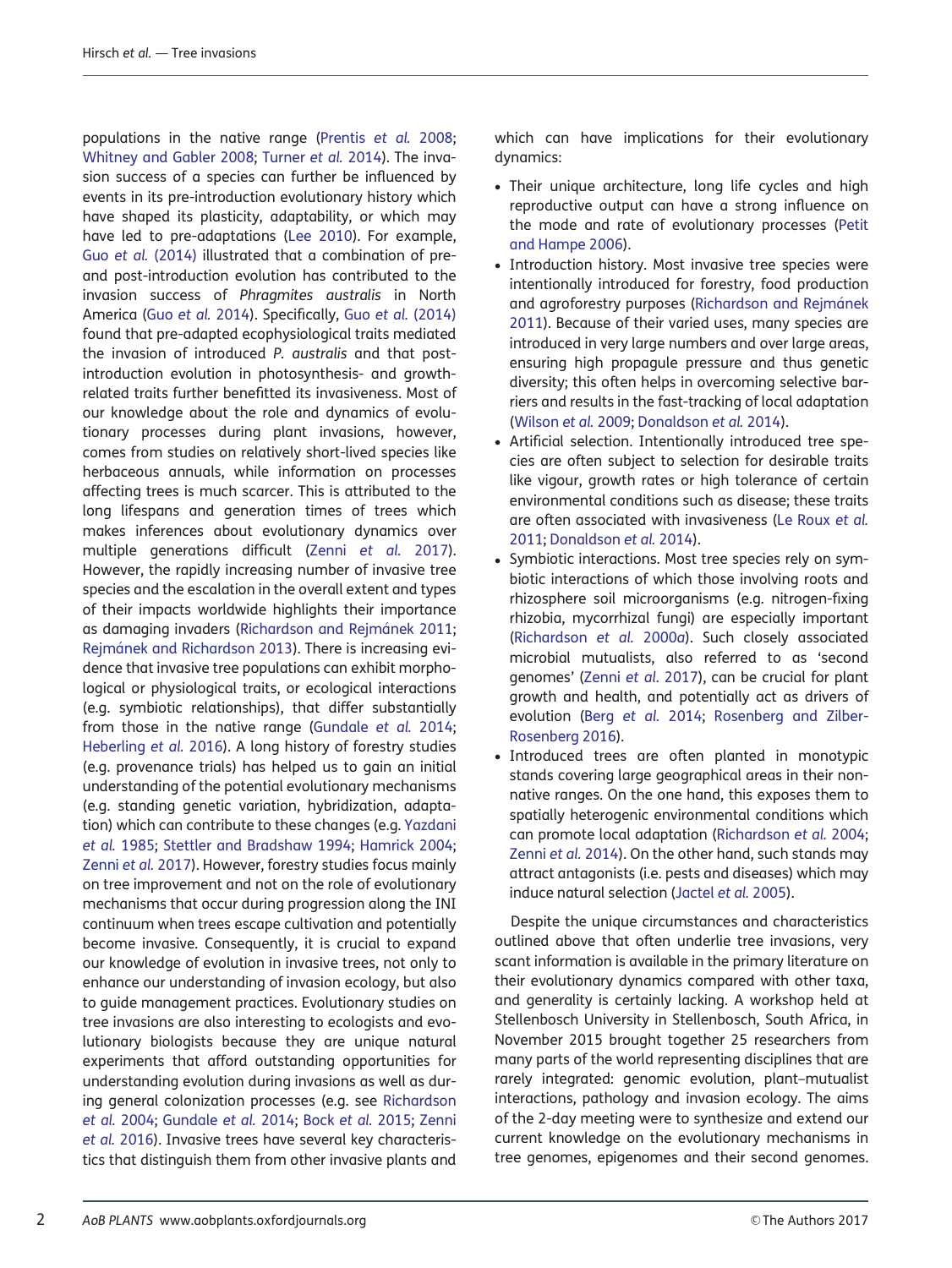<span id="page-2-0"></span>The workshop resulted in a joint publication ([Zenni](#page-7-0) et al. [2017\)](#page-7-0) that emerged during the discussion sessions and 12 additional articles which cover a wide range of evolutionary mechanisms in invasions of introduced trees. Early versions of these articles were presented and discussed during the workshop and now, after peer review and revision, form this special issue of AoB PLANTS.

### Key Insights from the Special Issue

Despite their significant impact on overcoming barriers along the INI continuum, evolutionary mechanisms were missing from frameworks used in conceptualizing aspects of biological invasions. Zenni et al. [\(2017\)](#page-7-0) sought to populate the unified framework for biological invasions proposed by [Blackburn](#page-6-0) et al. (2011) with the potential evolutionary mechanisms that can affect each of the invasion stages and barriers for introduced trees. The aim of this review was to evaluate how these mechanisms impact, positively and/or negatively, tree invasions along the INI continuum. The following evolutionary mechanisms underlying tree invasions were identified and integrated in the unified framework: preintroduction evolutionary history; sampling effect; the influence of founder effects, admixture, hybridization and polyploidization on genetic diversity (hereafter termed 'standing genetic diversity'); genotype-byenvironment interactions; rapid evolution; epigenetics (phenotypic plasticity); and second genomes. Here, we firstly summarized these evolutionary mechanisms and

their relative importance during different stages along the INI continuum (Fig. 1), and secondly, introduce the 12 papers of the special issue by assigning them to the applicable evolutionary mechanism identified and described in detail by Zenni et al. [\(2017\)](#page-7-0) (Fig. 1).

#### Pre-introduction evolutionary history

Evolutionary history within its native range can determine whether a species will become invasive when introduced to a novel area ([Marsico](#page-7-0) et al. 2010). [Miller](#page-7-0) et al. [\(2017\)](#page-7-0) investigated such pre-introduction factors in tree invasions by determining whether differences in the introduction status (introduced, naturalized, invasive) can be explained by relatedness (phylogeny) and biogeography (native range size parameters). The authors considered two genera of Australian trees, Acacia and Eucalyptus (sensu lato)—groups which are interesting to invasion ecologists for different reasons. For example, almost all introduced acacia species that have been widely planted have become highly invasive whereas only a few eucalypt species are highly invasive. The authors found that in both genera the introduction status (introduced, naturalized and invasive) of species showed no phylogenetic signal, except for introduced acacias. Therefore, the placement of taxa along the INI continuum appears to be phylogenetically random. On the other hand, range size appears to increase in both Acacia and Eucalyptus from introduced to naturalized to invasive. Although the native range size for species of both genera increases with invasiveness status (species



Figure 1. Evolutionary mechanisms involved in tree invasions and their changing importance during key invasion stages (the thickness of horizontal bars indicates relative importance). The key stages are defined according to the non-native range size change over time (curve) after introduction (Intro.) as shown by [Prentis](#page-7-0) et al. (2008). The depicted evolutionary mechanisms were compiled by Zenni et al. [\(2017\).](#page-7-0) For the sake of convenience, the category 'standing genetic diversity' represents 'founder effects' and 'admixture, hybridization and polyploidization' which are separately discussed by Zenni et al. [\(2017\).](#page-7-0) For the same reason, the category 'genotype-by-environment interactions' defined by Zenni et al. [\(2017\)](#page-7-0) is, here, considered under 'rapid evolution'. Numbers in square brackets on the right side of the figure denote the papers in the special issue that deal with the corresponding evolutionary mechanisms: [1] [Besnard and Cuneo \(2016\)](#page-6-0); [2] [Burgess](#page-6-0) et al. [\(2016\);](#page-6-0) [3] Crous et al. [\(2017\)](#page-6-0); [4] Dickie et al. [\(2016\)](#page-6-0); [5] [Gaskin \(2017\)](#page-6-0); [6] Hirsch et al. [\(2016\)](#page-6-0); [7] Klock et al. [\(2016\)](#page-6-0); [8] [Le Roux](#page-6-0) et al. (2016); [9] Miller et al. [\(2017\)](#page-7-0); [10] [Siemann](#page-7-0) et al. (2017); [11] Zenni et al. [\(2016\)](#page-7-0); [12] [Zimmermann](#page-7-0) et al. (2016).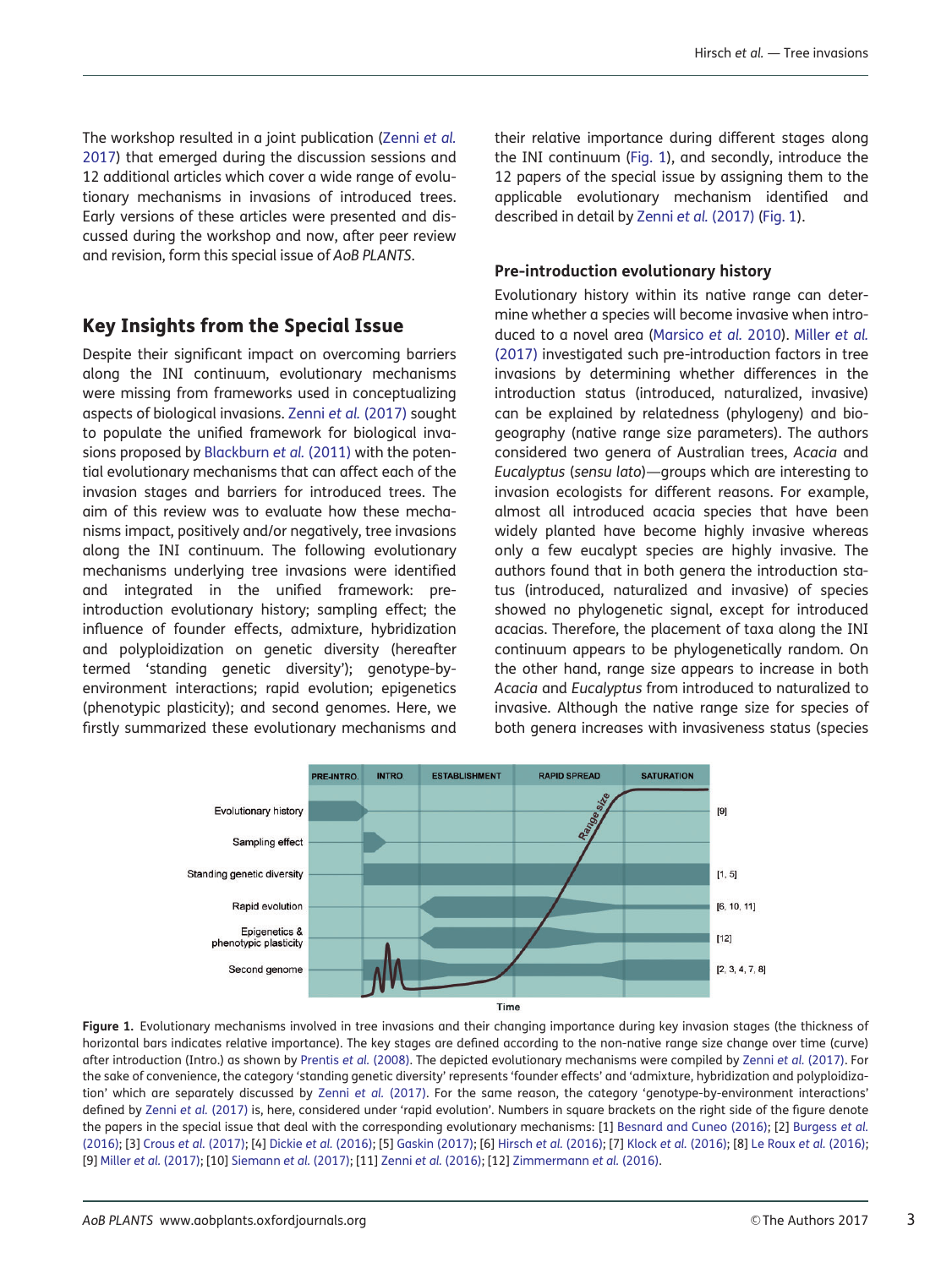with larger ranges are more likely to be invasive), the level of aggregation (in their native ranges), as measured by the scale-occupancy curves, was different, decreasing for Acacia (higher rate of spread), but increasing for Eucalyptus (lower rate of spread) along the INI continuum.

#### Standing genetic diversity

Standing genetic diversity must be important during the progression of non-native species along the INI continuum as strong selection is expected under novel environmental conditions (Bock [et al.](#page-6-0) 2015) ([Fig. 1](#page-2-0)). Several processes can impact genetic diversity, either by reducing it (i.e. founder effects) or by counteracting reductions associated with introduction (i.e. admixture, hybridization and polyploidization) (Bock [et al.](#page-6-0) 2015). Two special issue contributions focused on such evolutionary mechanisms that can rescue invasive tree species from the potential negative effects of reduced genetic diversity.

[Besnard and Cuneo \(2016\)](#page-6-0) reviewed the history and ecology of invasive olives (Olea spp.). Two subspecies, European olive (O. europaea ssp. europaea) and African olive (O. europaea ssp. cuspidate), are a superb study system for tree invasions due to their parallel invasions in different climatic zones of Australia. The authors point out that the two olive subspecies had different introduction histories: multiple introductions for European olive which helped to maintain high genetic diversity vs. successive bottlenecks in the African olive which resulted in reduced genetic diversity. Moreover, genetic admixture between the subspecies occurred early after their introduction into Australia. The review provides comprehensive directions for future research on these invasive olives and shows how such research can increase our understanding of the genetic basis of tree invasions.

In his review, [Gaskin \(2017\)](#page-6-0) assessed the prominence and role of hybridization during invasion processes of trees. He found evidence of 20 hybrid invasive tree taxa. Importantly, in seven of these taxa researchers identified phenotypes that make the hybrids better invaders than their parental species. Also, all hybrid taxa involved intentional introductions of either one or more parental species, or the hybrid itself. This is the first review of hybridization and its link with invasiveness to focus on trees. It also highlights that hybridization events can hamper management efforts because invasive hybrids may lack co-evolved biological control agents. Such a lack of control opportunities may lead to an unrestricted spread of hybrid phenotypes which may be more vigorous, and therefore of increased impact, than their parental species.

#### Rapid evolution

An extensive body of literature shows that non-native plant species can undergo rapid evolutionary changes in response to novel selection pressures in their new ranges ([Whitney and Gabler 2008](#page-7-0); [Buswell](#page-6-0) et al. 2010; [Lee](#page-6-0) [2010\)](#page-6-0). Numerous ecological hypotheses have been postulated to underlie such contemporary evolution. For example, the evolution of increased competitive ability (EICA) hypothesis postulates that, due to the release of co-evolved and specialist natural enemies during introduction into the new range (enemy release hypothesis; [Keane and Crawley 2002\)](#page-6-0), introduced plants may reallocate resources associated with enemy defence towards higher investment in growth and reproduction traits ([Blossey and Notzold 1995](#page-6-0); [Felker-Quinn 2013](#page-6-0)). Rapid evolutionary responses can consequently be assumed to be most important for a non-native plant during its establishment and spread phases, when new selective pressures are most likely to be encountered ([Fig. 1\)](#page-2-0). Three contributions to the special issue addressed aspects of rapid evolution during the range expansion of invasive trees by applying common environment or in situ experiments.

[Hirsch](#page-6-0) et al. (2016) investigated shifts in seedling growth performance between native and non-native populations of the invasive elm, Ulmus pumila, under different water and temperature conditions. Traits such as seedling growth, associated with the early parts of a plant's life-cycle, can play an important role during the colonization of new sites. Ulmus pumila was introduced to several regions outside its native Asian range and has become naturalized or invasive in most of these regions. A greenhouse experiment simulated different temperature and water stress treatments. Under all treatments, non-native populations from Argentina and the western United States produced more biomass and had enhanced resource allocation to aboveground biomass compared with native populations from Asia. The authors conclude that the enhanced growth performance may contribute to the invasion success of U. pumila, at least in areas with low competition from native species. The study shows that experimental approaches focusing on life-history traits important in the early stages of colonization (i.e. germination and seedling growth) can enhance our understanding of tree invasion processes.

A study by Zenni et al. [\(2016\)](#page-7-0) demonstrated the role of rapid evolution in the invasion success of the non-native loblolly pine, Pinus taeda, in Brazil, where the species has escaped from plantations. The authors found evidence of rapid evolution in growth rates and a lack of trade-offs between growth and defence traits. It can be assumed that this contemporary evolution facilitated the ability of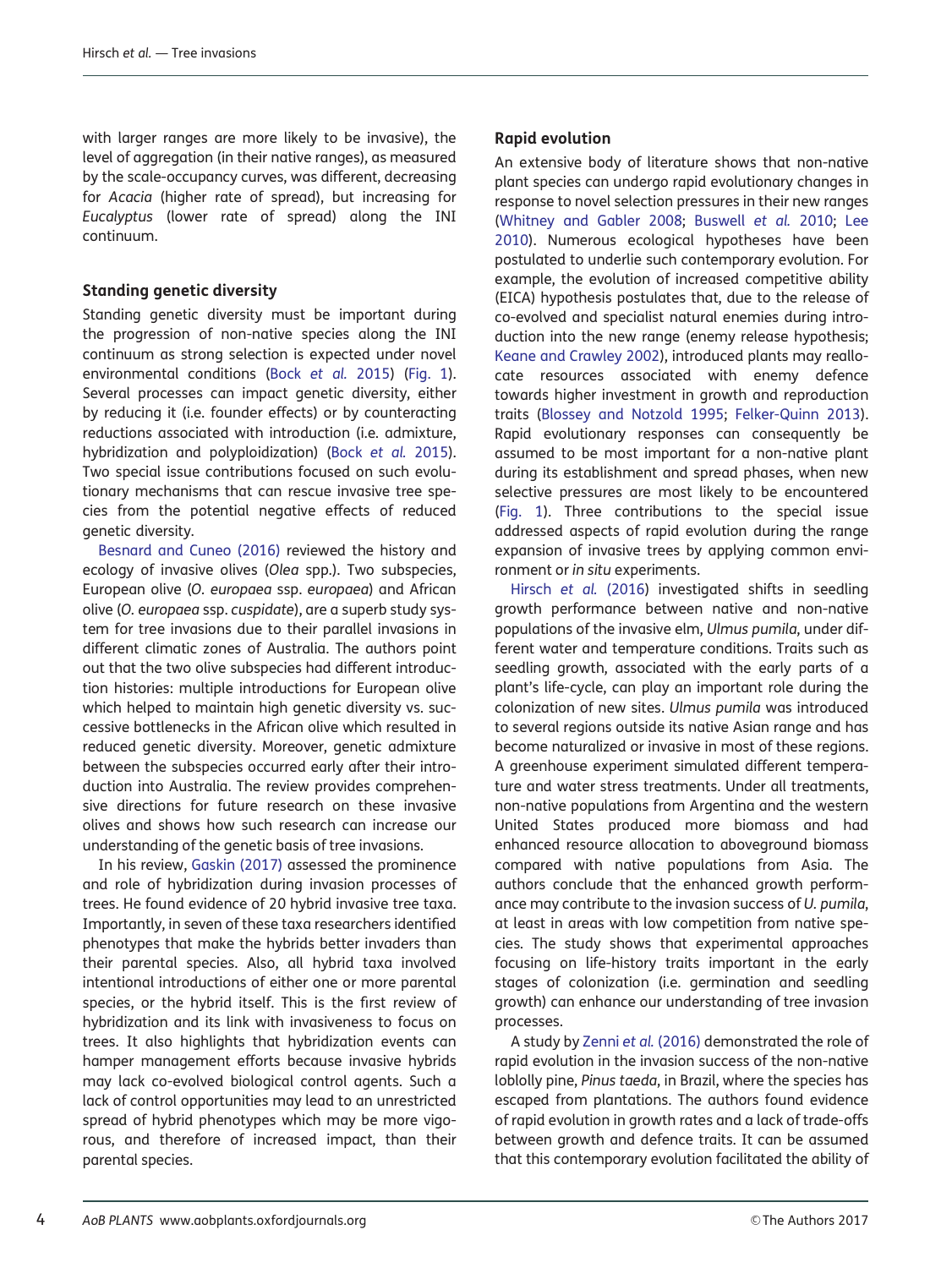P. taeda populations to cope with the new environmental conditions.

[Siemann](#page-7-0) et al. (2017) tested the EICA hypothesis using Triadica sebifera, a tree which is an aggressive invader of different ecosystems in the southeastern United States. The authors arew T. sebifera plants from native and introduced populations with insect suppression treatments in common gardens in three geographic venues that varied in T. sebifera status (native, casual alien, invasive) and insect herbivore communities. The results showed that herbivore damage was highest in the native range. Further, more rapid aboveground growth rates contributed to T. sebifera's success in both the invasive and native ranges independent of aboveground herbivory. Together with strong variation among sites this indicates that plants from invasive populations may only have a strong advantage in a subset of sites in their invasive ranges.

#### Second genome

The loss, co-introduction or subsequent accumulation of closely associated microbial communities can promote or confine the invasion success of non-native plants ([Richardson](#page-7-0) et al. 2000a; [Pringle](#page-7-0) et al. 2009; [Gundale](#page-6-0) [et al.](#page-6-0) 2014). Dynamics in such symbiotic relations can therefore be considered as most important during the introduction stage (i.e. loss or co-introduction of symbiotic partners) but also at later stages (i.e. accumulation of new symbiotic partners) along the INI continuum ([Fig. 1](#page-2-0)). Five special issue contributions helped to elucidate how such second-genome dynamics can impact tree invasions. The first three contributions focus on the role of mutualist associations during the invasion process and the last two contributions highlight the role of co-introduced or newly accumulated harmful associations (i.e. pathogens and herbivores).

Dickie et al. [\(2016\)](#page-6-0) used two extensive databases of plant-fungal sporocarp associations to understand how the symbiotic ectomycorrhizal associations of native and introduced trees in New Zealand and the United Kingdom differed. These data indicated a restructuring of interactions towards less modular networks in both countries and that functional diversity in symbioses is lower in introduced compared with native trees in New Zealand. This extensive assessment of symbiotic interaction network function and structure at national scales shows how physiological function of trees may be modified, not only by genomic shifts, but also by shifts in the entire assembly of their associated second genomes.

Klock et al. [\(2016\)](#page-6-0) assessed whether the invasion of Australian Acacia species in California was influenced by their promiscuity with rhizobial symbionts. The authors paired Acacia species with different introduction statuses

(introduced, naturalized, invasive) in California with soils containing different rhizobial communities, and examined whether invasive acacias could form more effective symbioses with a greater diversity of rhizobial strains than introduced and naturalized acacias. Contrary to previous research (Klock et al[. 2015\)](#page-7-0), the results showed no differences in host-promiscuity among invasiveness categories. A reason for this may be that all Acacia species that were examined are invasive in at least one part of the world (though they differ in invasiveness in California) and are therefore promiscuous hosts.

In their study, also on Australian acacias, [Le Roux](#page-6-0) et al. [\(2016\)](#page-6-0) examined the structure of native legumerhizobium interaction networks and how these change in response to invasions. For this the authors collected acacias, native legumes, and their associated rhizobia along a gradient of invasion in South Africa's Cape Floristic Region. Rhizobia were isolated from all legumes and their identities determined using DNA barcoding. Constructed interaction networks showed that invasive acacias do not infiltrate existing native legumerhizobium networks but that they form associations with a unique subset of rhizobia that are not associated with native legumes, i.e. strong modularity. These results are in stark contrast to other types of mutualistic interaction networks (e.g. seed dispersal and pollination) indicating that invasive plants usually infiltrate networks through generalized interactions. [Le Roux](#page-6-0) et al. (2016) concluded that their findings may reflect co-invasion of legumes and their rhizobia.

[Burgess](#page-6-0) et al. (2016) conducted a mini-review to explore the different fungal associates which arrive with non-native trees. The results show that invasive success of trees can vary depending on the different categories of fungal associates. Beneficial symbiotic fungi can assist the establishment of their host trees, but may not form novel associations with native trees in the new range. In contrast, parasitic fungi could potentially reduce the invasion success of their hosts, with the potential to move onto new native hosts (hosts shifts). Although the frequency of identified host shifts was low, and depended upon the fungal guild, when such shifts occur they can be devastating for native hosts.

To investigate the dimensions of the ecological disequilibrium caused by the separation of non-native trees and their natural enemies (pathogens and insects), Crous et al. [\(2017\)](#page-6-0) conducted a review on longestablished, non-native tree plantations in South Africa. They assessed the accumulation of non-native pathogens and insect pests onto planted Acacia, Eucalyptus and Pinus species, but also examined native (South African) pathogens and insects that utilized species in these genera. Importantly, the phylogenetic relatedness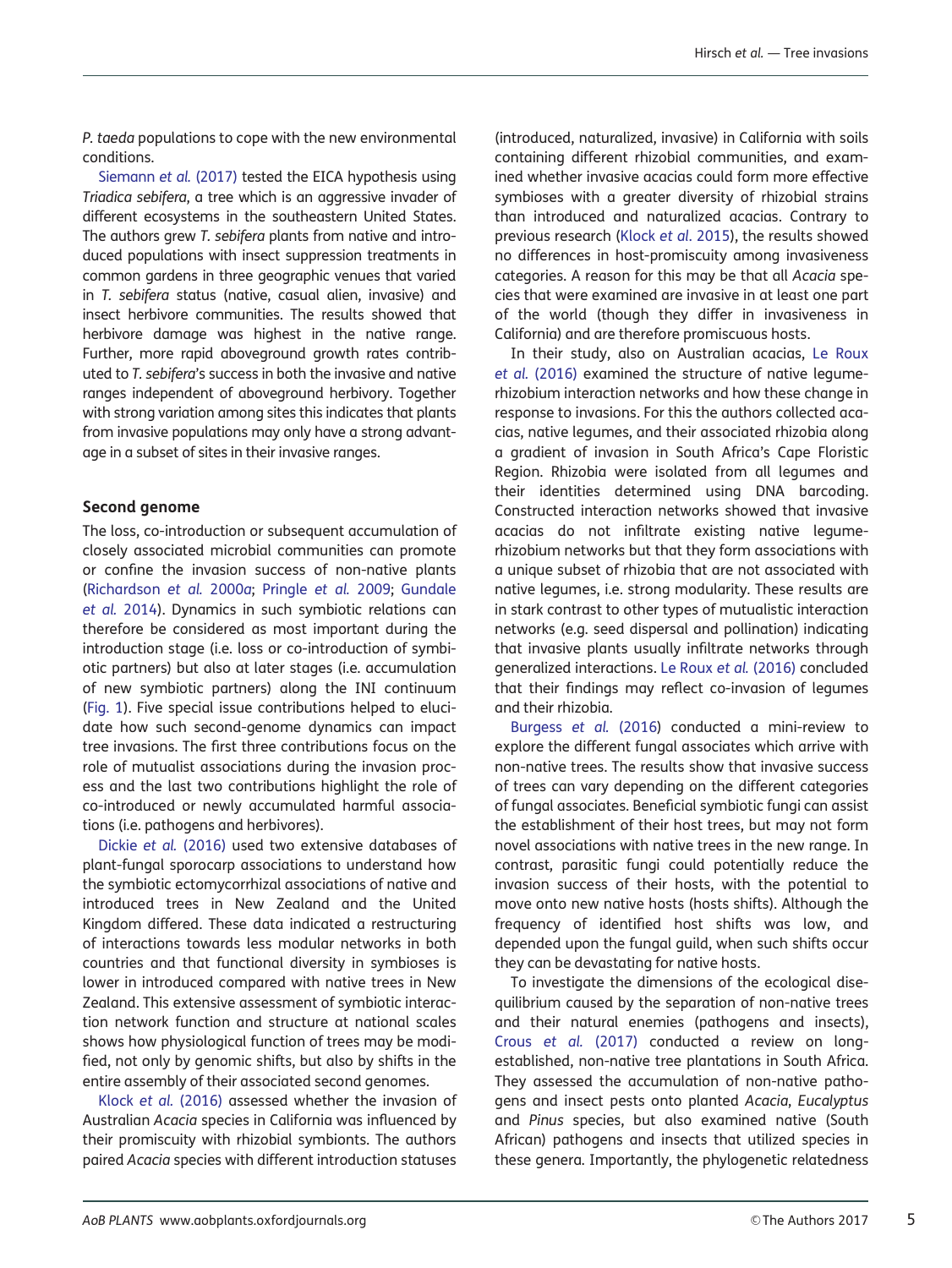between non-native and native floras appears to influence the likelihood of pathogen shifts among them. This was not the case for insects. Crous et al. [\(2017\)](#page-6-0) concluded that when multiple tree species are introduced one should expect considerable spatial and temporal variation in ecological disequilibrium conditions among taxa, a result that has implications for biosecurity and other management practices.

#### Epigenetics and phenotypic plasticity

Epigenetics involves phenotypic variation due to variation in gene expression that is not linked to variation in gene sequences, but to other molecular mechanisms such as DNA and RNA methylation and histone modification [\(Willyard 2017](#page-7-0)). Epigenetic variation is thus tightly associated with phenotypic plasticity and may be heritable over multiple generations ([Duncan](#page-6-0) et al. 2014). For non-native plants, such plastic responses can be crucial for overcoming novel environmental conditions that are experienced, especially when genetic diversity is low [\(Rollins](#page-7-0) et al. 2013). Along the INI continuum, epigenetic mechanisms (i.e. phenotypic plasticity) are assumed to be most important during establishment and range expansion when rapid responses towards the new environmental conditions are essential [\(Fig. 1\)](#page-2-0). However, our knowledge of the role of epigenetics mechanisms during plant invasion processes is still very poor; in the case of tree invasions almost nothing is known. Invasive tree species in which invasion success is largely facilitated by phenotypic plasticity could provide ideal study systems for bridging this knowledge gap.

[Zimmermann](#page-7-0) et al. (2016) investigated phenotypic responses in traits associated with the invasion of Casuarina equisetifolia in sites with stressful environmental conditions (i.e. high temperature, solar radiation, drought and salinity) in Brazilian sandy coastal plains. They postulated that a low level of phenotypic plasticity would be beneficial in habitats with multiple stress factors. Considering that the phenotype is the result of the integration of characters in each environmental condition, phenotypic integration (the pattern and magnitude of correlation among different plant traits) may constrain phenotypic plasticity. Casuarina equisetifolia exhibited high germination plasticity, although plasticity in traits of seedlings was low. The authors argue that the positive effect of phenotypic integration on the plastic expression of morphological traits in shade is a key factor that allows C. equisetifolia to invade in the Brazilian sandy coastal plains.

## Concluding Remarks and Future **Directions**

The contributions in this Special Issue have helped us to merge contemporary questions, experimental data, and ideas from multiple perspectives to shed new light on the evolutionary dynamics of invasive trees. Moreover, the Special Issue highlights the multi-trophic aspects of tree invasions, in that trees might not arrive alone (e.g. endophytes), but even worse, in time would attract an extensive array of non-native organisms that may or may not become invasive. We have learned that incorporating evolutionary concepts is crucial for understanding the complex drivers of tree invasions and that such information can improve management.

The papers summarized here have also identified priorities for further work in the face of ever-increasing tree invasions. For example, there is much scope to utilize long-term forestry plantations which provide superb study systems for improving our understanding of the evolutionary mechanisms that enable many tree species trees to escape cultivation and spread. Shorter-term experiments, comparing native and non-native tree populations under common environmental conditions, can also shed light on potential evolutionary shifts in early life-cycle traits that are important for the successful colonization of new areas during the spread of an invasive tree species. Several contributions to the Special Issue show that second genomes are a crucial mediator of invasive success in trees. Relatively few studies have been conducted in this area, and such research definitely needs to be intensified on several model systems to obtain more empirical data on the role of second genomes during tree invasions. We know of no studies on epigenetic mechanisms during tree invasions (but see Bräutigam et al. 2013; [Guarino](#page-6-0) et al. 2015), and such insights would greatly enhance our understanding of phenotypic plasticity and why many non-native tree species are such successful invaders despite having low genetic diversity (the 'genetic paradox'). The complexity and diversity of the research needed to unravel such issues calls for enhanced transversal collaborations involving researchers from disciplines like invasion ecology, microbiology, forestry, plant pathology, mycology and plant genetics.

## Sources of Funding

The workshop on 'Evolutionary dynamics of tree invasions' was hosted by the DST-NRF Centre of Excellence for Invasion Biology (C•I•B) in Stellenbosch, South Africa, in November 2015. Funding was provided by the C•I•B, Stellenbosch University (through the office of the Vice Rector: Research, Innovation and Postgraduate Studies), and the South African National Research Foundation (grants 98182 to JLR and 85417 to DMR).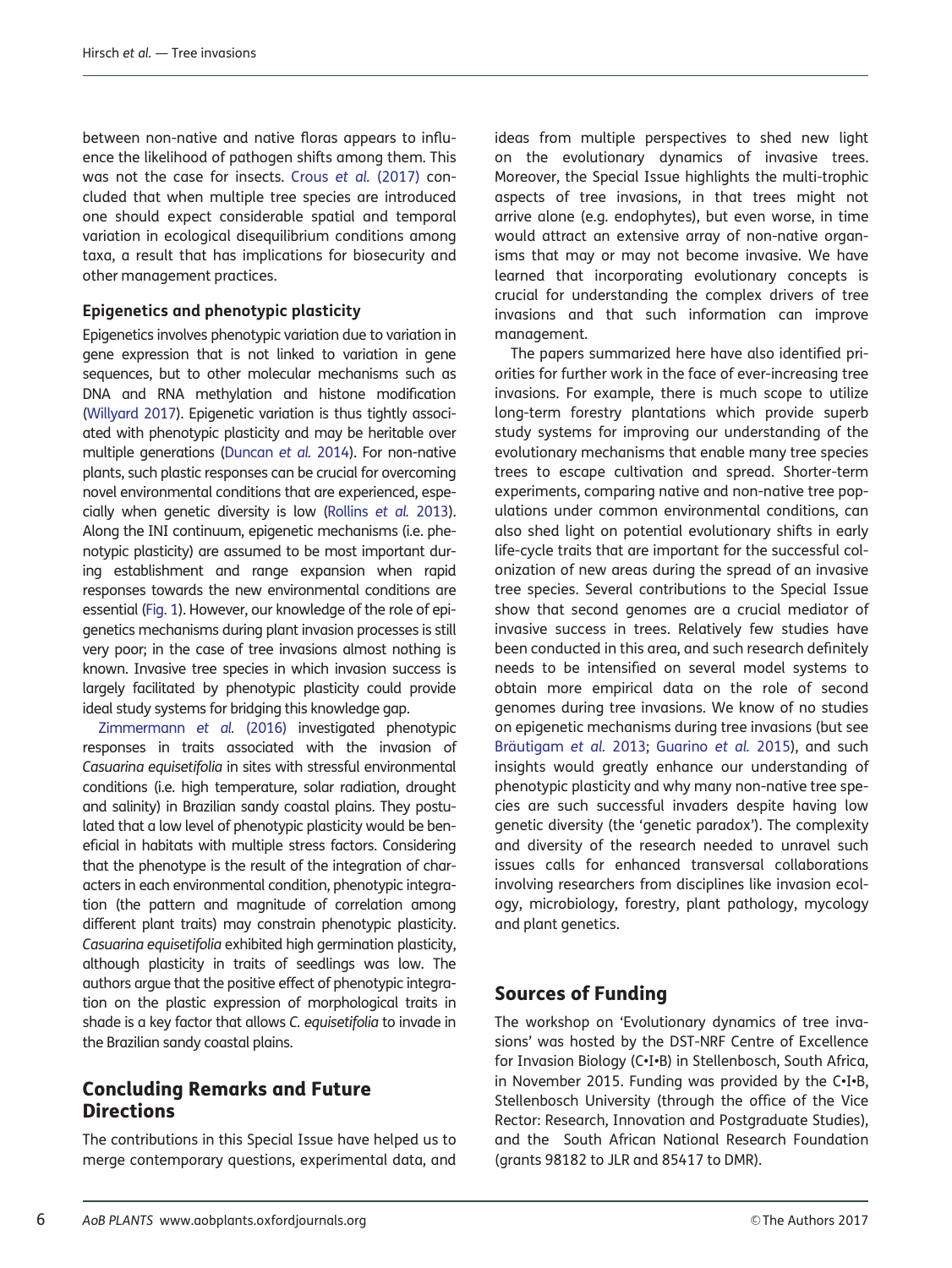## <span id="page-6-0"></span>Contribution by the Authors

H.H. led the writing but all authors contributed equal editorial advice to this article.

## Conflict of Interest Statement

None declared.

## Acknowledgements

We thank all the authors of papers in the Special Issue for their collaboration and all the referees who reviewed the manuscripts. Thanks are also due to the Editor-in-Chief and editorial staff of AoB PLANTS for their support during the completion of this Special Issue. We acknowledge support from the DST-NRF Centre of Excellence for Invasion Biology.

## Literature Cited

- Berg G, Grube M, Schloter M, Smalla K. 2014. Unraveling the plant microbiome: looking back and future perspectives. Frontiers in Microbiology 5:148.
- Besnard G, Cuneo P. 2016. An evolutionary and ecological perspective on the parallel invasion of cross-compatible tree taxa. AoB PLANTS 8:plw056; doi:10.1093/aobpla/plw056.
- Blackburn TM, Pyšek P, Bacher S, Carlton JT, Duncan RP, Jarošík V, Wilson JRU, Richardson DM. 2011. A proposed unified framework for biological invasions. Trends in Ecology & Evolution 26: 333–339.
- Blossey B, Notzold R. 1995. Evolution of increased competitive ability in invasive nonindigenous plants: a hypothesis. Journal of Ecology 83:887–889.
- Bock DG, Caseys C, Cousens RD, Hahn MA, Heredia SM, Hubner S, Turner KG, Whitney KD, Rieseberg LH. 2015. What we still don't know about invasion genetics. Molecular Ecology 24:2277–2297.
- Bräutigam K, Vining KJ, Lafon-Placette C, Fossdal CG, Mirouze M, Gutiérrez-Marcos J, Fluch S, Fernández Frage M, Guevara MÁ, Abarca D, Johnsen Ø, Maury S, Strauss SH, Campbell MM, Rohde A, Díaz-Sala C, Cervera M-T. 2013. Epigenetic regulation of adaptive responses of forest tree specie to the environment. Ecology and Evolution 3:399–415.
- Burgess TI, Crous CJ, Slippers B, Hantula J, Wingfield MJ. 2016. Tree invasions and biosecurity: eco-evolutionary dynamics of hitchhiking fungi. AoB PLANTS 8:plw076; doi:10.1093/aobpla/plw076.
- Buswell JM, Moles AT, Hartley S. 2010. Is rapid evolution common in introduced plant species? Journal of Ecology 99:214–224.
- Crous CJ, Burgess TI, Le Roux JJ, Richardson DM, Slippers B, Wingfield MJ. 2017. Ecological disequilibrium drives insect pest and pathogen accumulation in non-native trees. AoB PLANTS 9: plw081; doi:10.1093/aobpla/plw081.
- Dickie IA, Cooper JA, Bufford JL, Hulme PE, Bates ST. 2016. Loss of functional diversity and network modularity in introduced plantfungal symbioses. AoB PLANTS 9:plw084; doi:10.1093/aobpla/ plw084.
- Donaldson JE, Hui C, Richardson DM, Robertson MP, Webber BL, Wilson JRU. 2014. Invasion trajectory of alien trees: the role of introduction pathway and planting history. Global Change Biology 20:1527–1537.
- Duncan EJ, Gluckman PD, Dearden PK. 2014. Epigenetics, plasticity and evolution: how do we link epigenetic change to phenotype? Journal of Experimental Zoology Part B: Molecular and Developmental Evolution 322B:208–220.
- Felker-Quinn E, Schweitzer JA, Bailey JK. 2013. Meta-analysis reveals evolution in invasive plant species but little support for Evolution of Increased Competitive Ability (EICA). Ecology and Evolution 3:739–751.
- Gaskin JF. 2017. The role of hybridization in facilitating tree invasion. AoB PLANTS 9:plw079; doi:10.1093/aobpla/plw079.
- Guarino F, Cicatelli A, Brundu G, Heinze B, Castiglione S. 2015. Epigenetic diversity of clonal white poplar (Populus alba L.) populations: could methylation support the success of vegetative reproduction strategy? PLoS ONE 10:e0131480.
- Gundale MJ, Kardol P, Nilsson M-C, Nilsson U, Lucas RW, Wardle DA. 2014. Interactions with soil biota shift from negative to positive when a tree species is moved outside its native range. New Phytologist 202:415–421.
- Guo W-Y, Lambertini C, Nguyen LX, Li X-Z, Brix H. 2014. Preadaptation and post-introduction evolution facilitate the invasion of Phragmites australis in North America. Ecology and Evolution 4:4567–4577.
- Hamrick JL. 2004. Response of forest trees to global environmental changes. Forest Ecology and Management 197:323–335.
- Heberling JM, Kichey T, Decocq G, Fridley JD. 2016. Plant functional shifts in the invaded range: a test with reciprocal forest invaders of Europe and North America. Functional Ecology 30:875–884.
- Hirsch H, Hensen I, Wesche K, Renison D, Wypior C, Hartmann M, von Wehrden H. 2016. Non-native populations of an invasive tree outperform their native conspecifics. AoB PLANTS 8:plw071; doi:10.1093/aobpla/plw071.
- Jactel K, Brockerhoff E, Duelli P. 2005. A test of the biodiversitystability theory: meta-analysis of tree species diversity effects on insect pest infestations, and re-examination of responsible factors. In: Scherer-Lorenzen M, Körner C, Schulze E-D, eds. Forest diversity and function. Berlin, Heidelberg: Springer, 176:235–262.
- Keane RM, Crawley MJ. 2002. Exotic plant invasions and the enemy release hypothesis. Trends in Ecology & Evolution 17:164–170.
- Klock MM, Barrett LG, Thrall PH, Harms KE. 2015. Host-promiscuity in symbiont associations can influence exotic legume establishment and colonization of novel ranges. Diversity and Distributions 21:1193–1203.
- Klock MM, Barrett LG, Thrall PH, Harms KE. 2016. Differential invasiveness is not always driven by host promiscuity. AoB PLANTS 8:plw060.
- Lee CE. 2010. Evolution of invasive populations. In: Simberloff D, Rejmánek M, eds. The encyclopedia of biological invasions. Berkeley: University of California Press, 215–222.
- Le Roux JJ, Brown GK, Byrne M, Ndlovu J, Richardson DM, Thompson GD, Wilson JRU. 2011. Phylogeographic consequences of different introduction histories of invasive Australian Acacia species and Paraserianthes lophantha (Fabaceae) in South Africa. Diversity and Distributions 17:861–871.
- Le Roux JJ, Mavengere NR, Ellis AG. 2016. The structure of legumerhizobium interaction networks and their response to tree invasions. AoB PLANTS 8:plw038; doi:10.1093/aobpla/plw038.